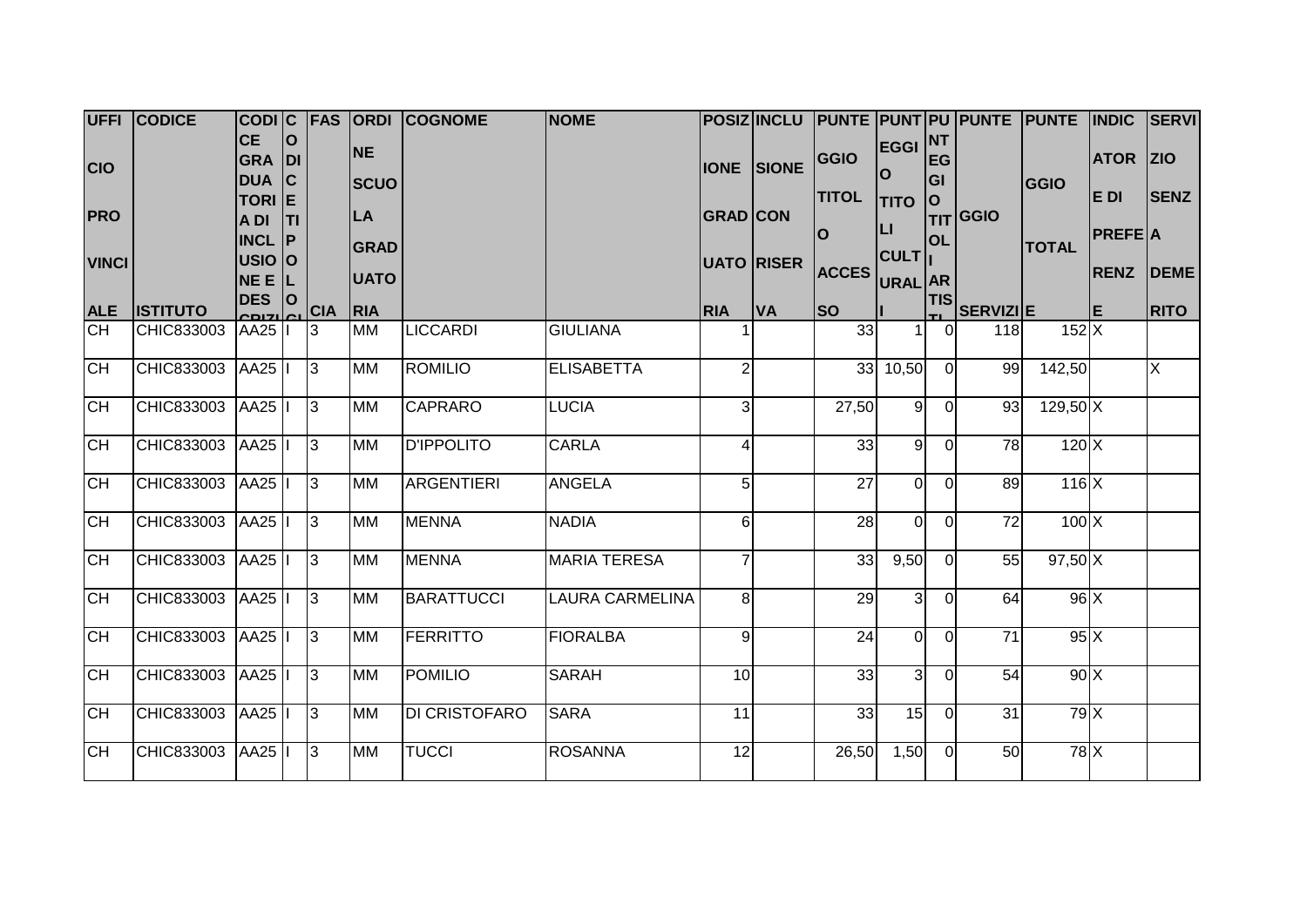| $\overline{CH}$ | CHIC833003        | AA25               | $\overline{3}$ | <b>MM</b> | <b>VALLESE</b>   | <b>STEFANIA</b>                     | 13              | 33    | 31             | $\Omega$       | 34             | 70X         |                         |
|-----------------|-------------------|--------------------|----------------|-----------|------------------|-------------------------------------|-----------------|-------|----------------|----------------|----------------|-------------|-------------------------|
| <b>CH</b>       | CHIC833003        | <b>AA25</b>        | $\overline{3}$ | <b>MM</b> | <b>LANCI</b>     | <b>MARISTELLA</b>                   | $\overline{14}$ | 26    | $\overline{2}$ | $\Omega$       | 38             | $66 \times$ |                         |
| <b>CH</b>       | CHIC833003        | <b>AA25</b>        | $\overline{3}$ | <b>MM</b> | <b>PARADISO</b>  | <b>ANTONIETTA</b>                   | 15              | 28    | 1,50           | $\Omega$       | 36             | $65,50$ X   | $\times$                |
| <b>CH</b>       | CHIC833003        | <b>AA25</b>        | $\overline{3}$ | <b>MM</b> | COCCA            | <b>GABRIELLA</b>                    | 16              | 25,50 | 10             | $\overline{O}$ | 30             | $65,50$ X   | $\overline{\mathsf{x}}$ |
| <b>CH</b>       | CHIC833003        | <b>AA25</b>        | $\overline{3}$ | <b>MM</b> | <b>CICCHINO</b>  | <b>VIVIANA</b><br><b>ALESSANDRA</b> | $\overline{17}$ | 24,50 | 1,50           | $\overline{0}$ | 36             | $62$ X      | X                       |
| <b>CH</b>       | CHIC833003        | AA25               | $\overline{3}$ | <b>MM</b> | <b>CUPAIOLO</b>  | <b>ANNA</b>                         | $\frac{1}{8}$   | 25    | 2 <sup>1</sup> | $\overline{0}$ | 24             | 51X         | $\overline{\mathsf{x}}$ |
| <b>CH</b>       | CHIC833003        | $\overline{A}$ A25 | $\overline{3}$ | <b>MM</b> | <b>PARIS</b>     | <b>AGNESE</b>                       | 19              | 33    | 5,50           | $\overline{0}$ | 12             | $50,50$ X   |                         |
| <b>CH</b>       | CHIC833003        | <b>AA25</b>        | $\overline{3}$ | <b>MM</b> | <b>VASSOLO</b>   | <b>MARIA ASSUNTA</b>                | 20              | 21,50 | $\overline{0}$ | $\overline{0}$ | 27             | 48,50 X     | $\times$                |
| <b>CH</b>       | CHIC833003        | AA25               | $\vert$ 3      | <b>MM</b> | <b>ACCARDI</b>   | <b>RITA</b>                         | 21              | 28    | 5,50           | $\overline{0}$ | 15             | 48,50 X     |                         |
| <b>CH</b>       | CHIC833003        | <b>AA25</b>        | $\vert$ 3      | <b>MM</b> | <b>MOLISANI</b>  | <b>ANGELA</b>                       | 22              | 25    | 5 <sup>1</sup> | $\Omega$       | 12             | 42X         |                         |
| <b>CH</b>       | CHIC833003        | AA25               | $\vert$ 3      | <b>MM</b> | <b>RICCI</b>     | <b>MANUELA</b>                      | 23              | 33    | $\overline{0}$ | $\overline{0}$ | 8 <sup>1</sup> | 41X         |                         |
| <b>CH</b>       | CHIC833003        | AA25               | $\overline{3}$ | <b>MM</b> | <b>PETTINARO</b> | <b>VALERIA</b>                      | 24              | 33    | 5 <sub>l</sub> | $\Omega$       | $\overline{3}$ | 41          |                         |
| <b>CH</b>       | CHIC833003        | <b>AA25</b>        | $\overline{3}$ | <b>MM</b> | <b>TROIANO</b>   | <b>MARIANGELA</b>                   | 25              | 28    | 12             | $\overline{0}$ | $\mathbf 0$    | 40          |                         |
| <b>CH</b>       | CHIC833003        | AA25               | $\vert$ 3      | <b>MM</b> | <b>FRESU</b>     | <b>MARIAELENA</b>                   | 26              | 29    | 3 <sub>l</sub> | $\overline{0}$ | $\overline{7}$ | 39X         |                         |
| <b>CH</b>       | CHIC833003        | <b>AA25</b>        | $\overline{3}$ | <b>MM</b> | <b>FANTINI</b>   | <b>VERONICA</b>                     | $\overline{27}$ | 28    | $\mathbf 1$    | $\Omega$       | 10             | 39          |                         |
| <b>CH</b>       | CHIC833003        | AA25               | $\overline{3}$ | <b>MM</b> | <b>DI NELLA</b>  | <b>LIANA</b>                        | 28              | 26,50 | 12             | $\overline{O}$ | $\mathbf 0$    | $38,50$ X   |                         |
| <b>CH</b>       | <b>CHIC833003</b> | AA25               | $\overline{3}$ | <b>MM</b> | <b>ANGELUCCI</b> | <b>ANNA MARIA</b>                   | 29              | 33    | $\overline{2}$ | $\overline{0}$ | 3              | 38          |                         |
| <b>CH</b>       | CHIC833003        | <b>AA25</b>        | $\overline{3}$ | <b>MM</b> | <b>SCOPA</b>     | <b>NORMA</b>                        | 30              | 25    | 2              | 0              | 9              | $36 \times$ | $\times$                |